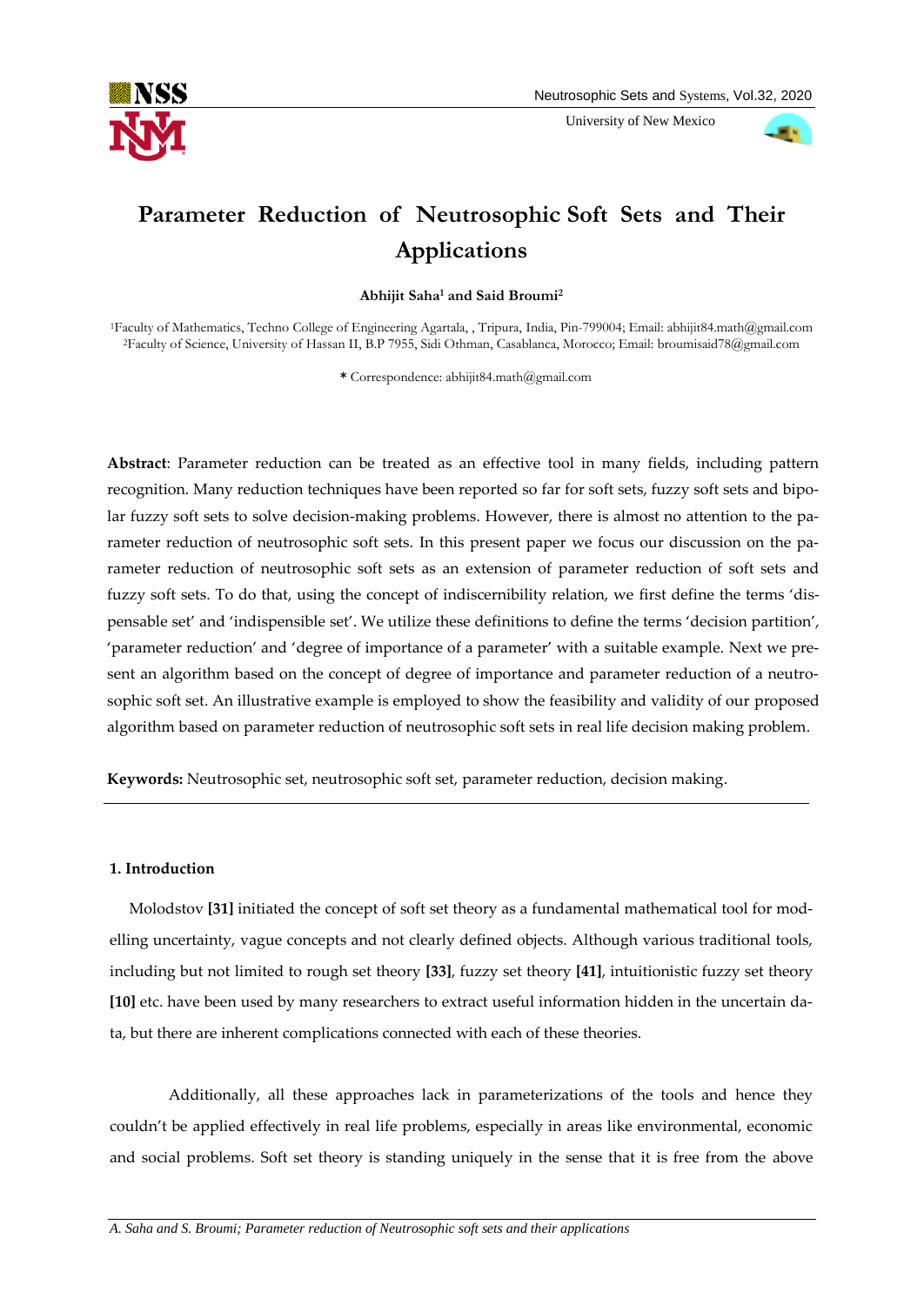mentioned impediments and obliges approximate illustration of an object from the beginning, which makes this theory a natural mathematical formalism for approximate reasoning.

The Theory of soft set has excellent potential for application in various directions some of which are reported by Molodtsov **[31]** in his pioneer work. Later on Maji et al. **[27]** introduced some new annotations on soft sets such as subset, complement, union and intersection of soft sets and discussed in detail its applications in decision making problems. Ali et al. **[7]** defined some new operations on soft sets and shown that De Morgan's laws holds in soft set theory with respect to these newly defined operations. Atkas and Cagman **[6]** compared soft sets with fuzzy sets and rough sets to show that every fuzzy set and every rough set may be considered as a soft set. Jun **[24]** connected soft sets to the theory of BCK/BCI-algebra and introduced the concept of soft BCK/BCI-algebras. Feng et al.**[21]** characterized soft semi rings and a few related notions to establish a relation between soft sets and semi rings.

Chen et al. **[15]** introduced the concept of parameter reduction of soft sets in 2005. In 2008, Z. Kong et al **[25]** introduced the definition of normal parameter reduction in soft sets and presented a heuristic algorithm of normal parameter reduction. The soft sets mentioned above are based on complete information. However, incomplete information widely exists in various real life problems. H. Qin et al **[34]** studied the data filling approach of incomplete soft sets. Y. Zou et al **[42]** investigated data analysis approaches of soft sets under incomplete information. In 2001, Maji et al. **[28]** defined the concept of fuzzy soft set by combining of fuzzy sets **[41]** and soft sets **[31]**. Roy and Maji **[35]** proposed a fuzzy soft set based decision making method.

Xiao et al. **[39]** presented a combined forecasting method based on fuzzy soft set. Feng et al. **[22]** discussed the validity of the Roy-Maji method **[35]** and presented an adjustable decision-making method based on fuzzy soft set. Yang et al. **[40]** initiated the idea of interval valued fuzzy soft set (IVFS-set) and analyzed a decision making method using the IVFS-sets. The notion of intuitionistic fuzzy set (IFS) was initiated by Atanassov **[10]** as a significant generalization of fuzzy set **[41]**. Intuitionistic fuzzy sets are very useful in situations when description of a problem by a linguistic variable, given in terms of a membership function only, seems too complicated. Recently intuitionistic fuzzy sets have been applied to many fields such as logic programming, medical diagnosis, decision making problems etc.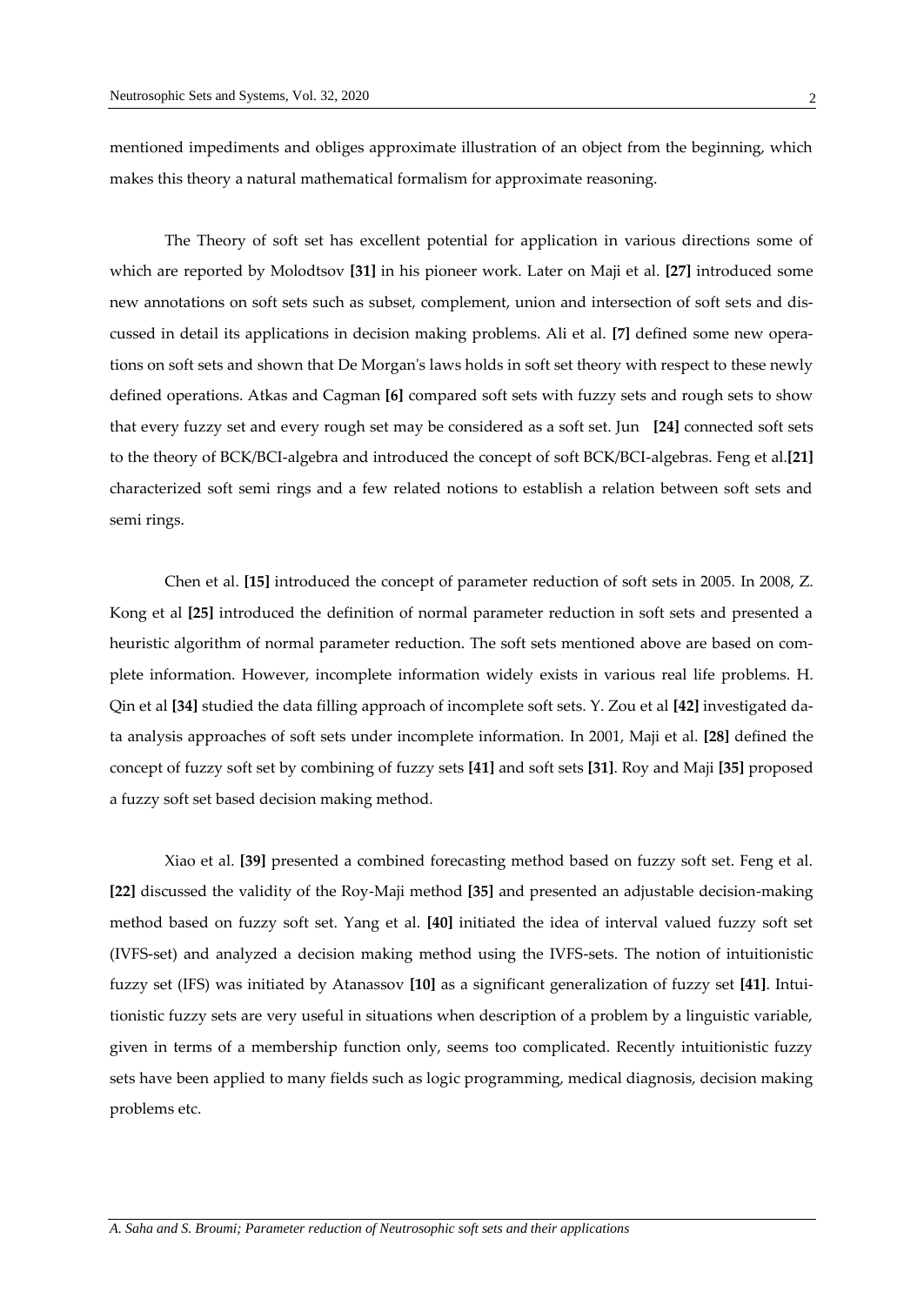Smarandache **[38]** introduced the concept of neutrosophic set which is a mathematical tool for handling problems involving imprecise, indeterminacy and inconsistent data. Maji **[30]** introduced the concept of neutrosophic soft set and established some operations on these sets. Mukherjee et al **[32]** introduced the concept of interval valued neutrosophic soft sets and studied their basic properties. In 2013, Broumi and Smarandache **[12, 13]** combined the intuitionistic neutrosophic and soft set which lead to a new mathematical model called" intuitionistic neutrosophic soft set". They studied the notions of intuitionistic neutrosophic soft set union, intuitionistic neutrosophic soft set intersection, complement of intuitionistic neutrosophic soft set and several other properties of intuitionistic neutrosophic soft set along with examples and proofs of certain results.

Also, in **[11]** S. Broumi presented the concept of "generalized neutrosophic soft set" by combining the generalized neutrosophic sets **[11]** and soft set models, studied some properties on it, and presented an application of generalized neutrosophic soft set **[11]** in decision making problem. Recently, Deli **[17]** introduced the concept of interval valued neutrosophic soft set as a combination of interval neutrosophic set and soft set. In 2014, S. Broumi et al. **[14]** initiated the concept of relations on interval valued neutrosophic soft sets.I. Deli **[18]** proposed a new notation called expansion and reduction of the neutrosophic classical soft sets that are based on the linguistic modifiers. Saha et al. **[36]** proposed the concept of data filling of neutrosophic soft sets having incomplete/missing data. Few more works on neutrosophic soft sets can be found in **[9, 19, 23, 37]**.

 Parameter reduction can be treated an effective tool in many fields, including pattern recognition. Many reduction techniques **[8, 15, 16, 20, 25, 26 ]** have been reported so far for soft sets, fuzzy soft sets and bipolar fuzzy soft sets to solve decision-making problems. However, there is almost no attention to the parameter reduction of neutrosophic soft sets. In this present paper we focus our discussion on the parameter reduction of neutrosophic soft sets as an extension of parameter reduction of soft sets and fuzzy soft sets.

## This present paper is organized as follows:

Section-2 presents some basic definitions related to fuzzy set theory with their generalizations and soft set theory with their generalizations. In section-3, we first present the concept of indiscernibility relations and then based on it, we define the terms 'dispensable set', 'indispensible set', 'decision partition', 'parameter reduction', 'degree of importance of a parameter' with a suitable example in neutrosophic soft environment. In the next section (section-4), we have presented an algorithm based on the concept of degree of importance and parameter reduction supported by an illustrative example to show the feasibility and validity of our algorithm.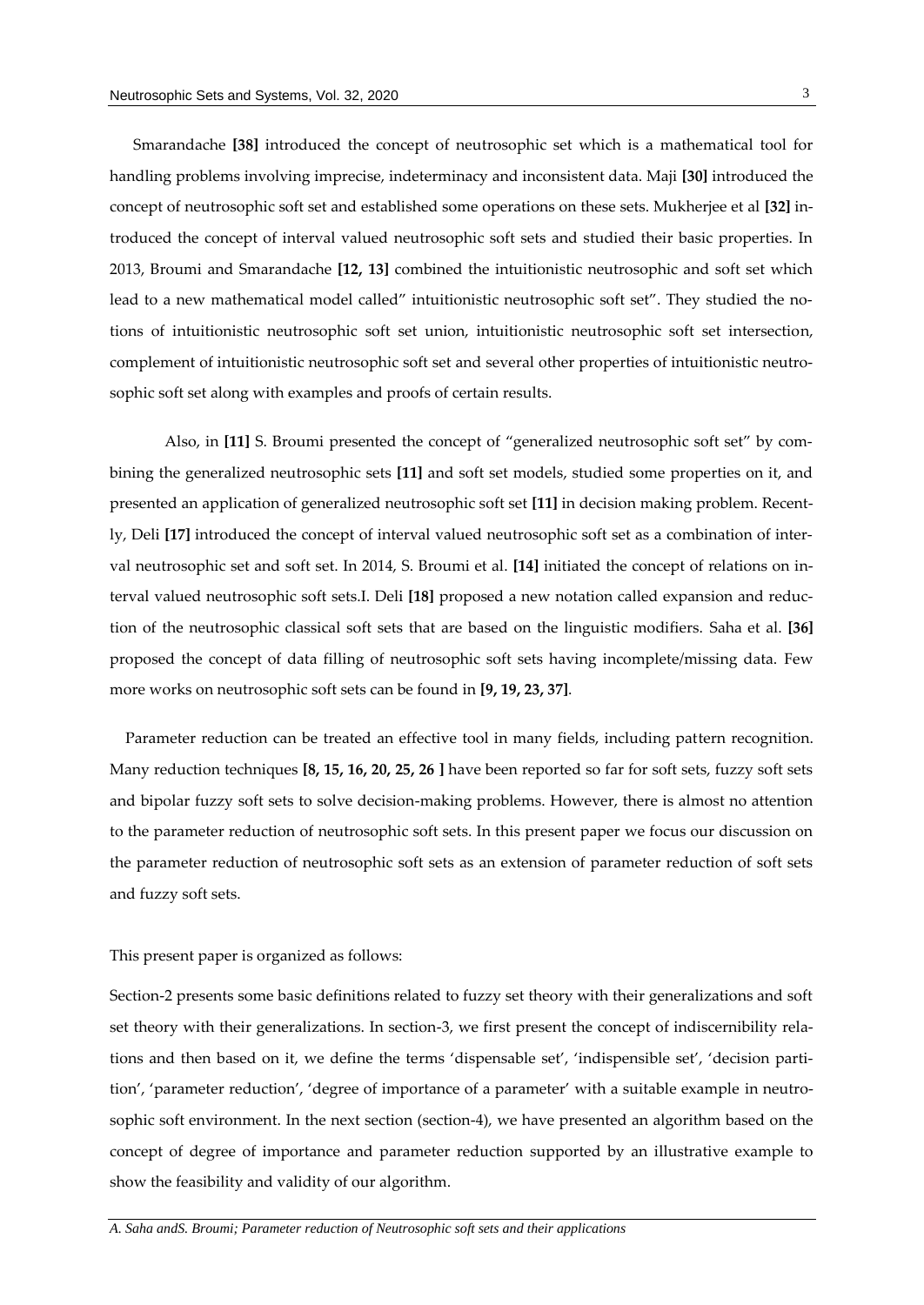#### **2. Preliminaries:**

**2.1 Definition: [41]** Let U be a non empty set. Then afuzzy set  $\tau$  on U is a set having the form  $\tau = \{(x, \mu_\tau(x)) : x \in U\}$  where the function  $\mu_\tau: U \to [0, 1]$  is called the membership function and  $\mu_{\tau}(x)$  represents the degree of membership of each element  $x \in U$ .

**2.2 Definition: [10]** Let U be a non empty set. Then an intuitionistic fuzzy set (IFS for short)  $\tau$  is an object having the form  $\tau = \{ \langle x, \mu_{\tau}(x), \gamma_{\tau}(x) \rangle : x \in U \}$ where the functions  $\mu_{\tau}: U \to [0, 1]$  and  $\gamma_{\tau}: U \to [0, 1]$  are called membership function and non-membership function respectively.

 $\mu_{\tau}(x)$  and  $\gamma_{\tau}(x)$  represent the degree ofmembership and the degree of non-membership respectively of each element  $x \in U$  and  $0 \leq \mu_{\tau}(x) + \gamma_{\tau}(x) \leq 1$  for each  $x \in U$ . We denote the class of all intuitionistic fuzzy sets on U by IFSU.

**2.3 Definition: [31]** Let U be a universe set and E be a set of parameters. Let  $P(U)$  denotes the power set of U and A $\subseteq$ E. Then the pair  $(F, A)$  is called a soft set over U, where F is a mapping given by  $F: A \rightarrow P(U)$ .

In other words, the soft set is not a kind of set, but a parameterized family of subsets of  $U$ . For e $\in$ A,  $F\big(\mathbf{e}\big) \!\subseteq\! \mathrm{U}\,$  may be considered as the set of e-approximate elements of the soft set  $\big(\mathrm{F}, \mathrm{A}\big).$ 

**2.4 Definition: [28]** Let U be a universe set, E be a set of parameters and  $A \subseteq E$ . Then the pair  $(\mathrm{F}, \, \mathrm{A})$  is called a fuzzy soft setover  $\mathrm{U}$ , where F is a mapping given by  $\mathrm{F: A} \rightarrow \mathrm{FS}^{\mathrm{U}}$  .

**2.5 Definition: [29]** Let U be a universe set, E be a set of parameters and  $A \subseteq E$ . Then the pair  $(\mathrm{F}, \mathrm{A})$  is called an intuitionistic fuzzy soft set over  $\mathrm{~U}$  , where  $\mathrm{F}$  is a mapping given by  $\mathrm{F: A} \to \mathrm{IFS}^\mathrm{U}}$  .

For  $e \in A$ ,  $F(e)$  is an intuitionistic fuzzy subset of U and is called the intuitionistic fuzzy value set of the parameter 'e'.

Let us denote  $\mu_{F(e)}(x)$  by the membership degree that object 'x' holds parameter 'e' and  $\gamma_{F(e)}(x)$  by the membership degree that object 'x' doesn't hold parameter 'e', where  $e \in A$  and  $x \in U$ . Then  $F(e)$  can be written as an intuitionistic fuzzy set such that  $F(e) = \{(x, \mu_{F(e)}(x), \gamma_{F(e)}(x)) : x \in U\}$ .

**2.6 Definition: [38]** A neutrosophicset *A* on the universe of discourse *U* is defined as

**2.6 Definition: [38]** A neutrosophicset A on the universe of discourse U is defined as  $A = \{ (x, \mu_A(x), \gamma_A(x), \delta_A(x)) : x \in U \}$ , where  $\mu_A, \gamma_A, \delta_A : U \rightarrow ]0,1^{\dagger}$  are functions such that the condition:  $\forall x \in U$ ,  $\bar{0} \leq \mu_A(x) + \gamma_A(x) + \delta_A(x) \leq 3^+$  is satisfied.

Here  $\mu_{_A}\big(x\big),\gamma_{_A}\big(x\big),\delta_{_A}\big(x\big)$ represent the truth-membership, indeterminacy-membership and falsitymembership (hesitancy membership) respectively of the element  $x \in U$ .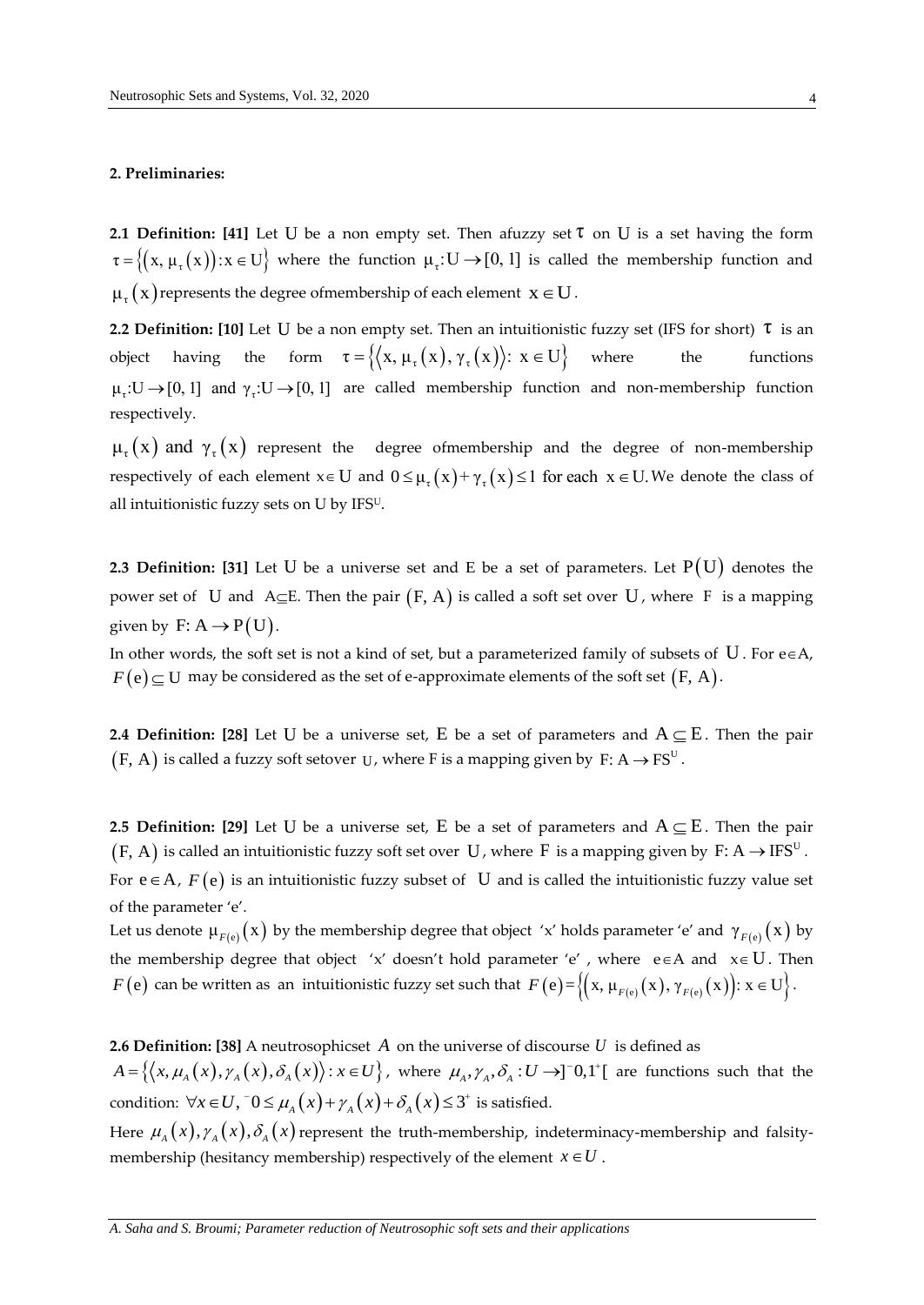Smarandache **[25]** applied neutrosophic sets in many directions after giving examples of neutrosophic sets. Then he introduced the neutrosophic set operations namely-complement, union, intersection, difference, Cartesian product etc.

**2.7 Definition: [30]** Let  $U$  be an initial universe,  $E$  be a set of parameters and  $A \subseteq E$ . Let  $NP\big(U\big)$ denotes the set of all neutrosophic sets of  $U$ . Then the pair  $(f,A)$  is termed to be the neutrosophicsoftset over  $U$  , where  $\,f\,$  is a mapping given by  $f:A\,{\rightarrow}\,NP\big(U\big)$  .

**2.8 Example:** Let us consider a neutrosophic soft set  $\big(f,A\big)$  which describes the "attractiveness of the house". Suppose  $U = \{u_1, u_2, u_3, u_4, u_5, u_6\}$  be the set of six houses under consideration and **EXAMPLE:** Let us consider a neutrosophic soft set  $(f, A)$  which desired notice". Suppose  $U = \{u_1, u_2, u_3, u_4, u_5, u_6\}$  be the set of six house  $E = \{e_1(\text{beautiful}), e_2(\text{expensive}), e_3(\text{cheap}), e_4(\text{good location}), e_5(\text{wooden})\}$  $E = \{e_1$ (beautiful),  $e_2$ (expensive),  $e_3$ (cheap),  $e_4$ (good location),  $e_5$ (wooden) } be the set of parameters. Then a neutrosophic soft set  $\big(f,A\big)$  over  $U$  can be given by:

| U     | e <sub>1</sub>  | e <sub>2</sub>  | $e_3$           | $e_4$           | $e_5$           |
|-------|-----------------|-----------------|-----------------|-----------------|-----------------|
| $u_1$ | (0.8, 0.5, 0.2) | (0.3, 0.4, 0.6) | (0.1, 0.6, 0.4) | (0.7, 0.3, 0.6) | (0.3, 0.4, 0.6) |
| $u_2$ | (0.4, 0.1, 0.7) | (0.8, 0.2, 0.4) | (0.4, 0.1, 0.7) | (0.2, 0.4, 0.4) | (0.1, 0.1, 0.3) |
| $u_3$ | (0.2, 0.6, 0.4) | (0.5, 0.5, 0.5) | (0.8, 0.1, 0.7) | (0.5, 0.3, 0.5) | (0.5, 0.5, 0.5) |
| $u_4$ | (0.3, 0.4, 0.4) | (0.1, 0.3, 0.3) | (0.3, 0.4, 0.4) | (0.6, 0.6, 0.6) | (0.1, 0.1, 0.5) |
| $u_5$ | (0.1, 0.1, 0.7) | (0.2, 0.6, 0.7) | (0.4, 0.2, 0.1) | (0.8, 0.6, 0.1) | (0.6, 0.7, 0.7) |
| $u_6$ | (0.5, 0.3, 0.9) | (0.3, 0.6, 0.6) | (0.1, 0.5, 0.5) | (0.3, 0.6, 0.5) | (0.4, 0.4, 0.4) |

# **3. Parameter reduction of neutrosophic soft sets:**

Suppose  $U = \{x_1, x_2, x_3, \dots, x_n\}$  be the universe set of objects and  $E = \{e_1, e_2, e_3, \dots, e_m\}$  be the set of parameters. Consider a neutrosophic soft set  $(f, E)$ given by  $f(e) = \left\{ (x, m_{f(e)}(x), g_{f(e)}(x), d_{f(e)}(x)) : x \in U \right\}$  for  $e \in E$ . Let us define a function  $\mathcal{V}_E^0$  given by:  $\mathcal{H}_E(x_i) = \frac{a}{\mathbf{a}} \left( m_{f(e_j)}(x_i) + g_{f(e_j)}(x_i) + d_{f(e_j)}(x_i) \right), x_i \in \mathbf{C}$ . We use  $\oint_{e_j}^0 (x_i)$  to denote  $m_{f(e_j)}(x_i) + g_{f(e_j)}(x_i) + d_{f(e_j)}(x_i)$ .

**3.1 Definition:** For any subset of parameters  $B\acute{1}$   $E$  , an indiscernibility relation  $\mathit{IND}_B$  is defined as:  $IND_B = \{(x_i, x_j) \in U' \cup \mathcal{Y}_B^6(x_i) = \mathcal{Y}_B^6(x_j)\}.$ 

For the neutrosophic soft set  $(f, E)$ , we denote  $C_E^U = \{(x_1, x_2, x_3, \ldots, x_i\}_{x_1}, \{x_{i+1}, x_{i+2}, \ldots, x_j\}_{x_2}, \ldots, x_{i+1}\}_{x_i}$  ${x_k, x_{k+1}, \ldots, x_n}_{x_s}$  as a partition of objects in U which partitions and ranks the objects according to the value of  $\hat{J}_E^0(x_i)$  based on the indiscernibility relation  $IND_E$ .  $C_E^U$  is called the decision partition, where the sub classes are:  $\{x_1, x_2, x_3, \ldots, x_i\}$ ,  $\{x_{i+1}, x_{i+2}, \ldots, x_j\}$ , ........,  $\{x_k, x_{k+1}, \ldots, x_n\}$  where s is the number of sub-classes, and  $x_1^3$   $x_2^3$   $x_3^3$  ........<sup>3</sup>  $x_s$ .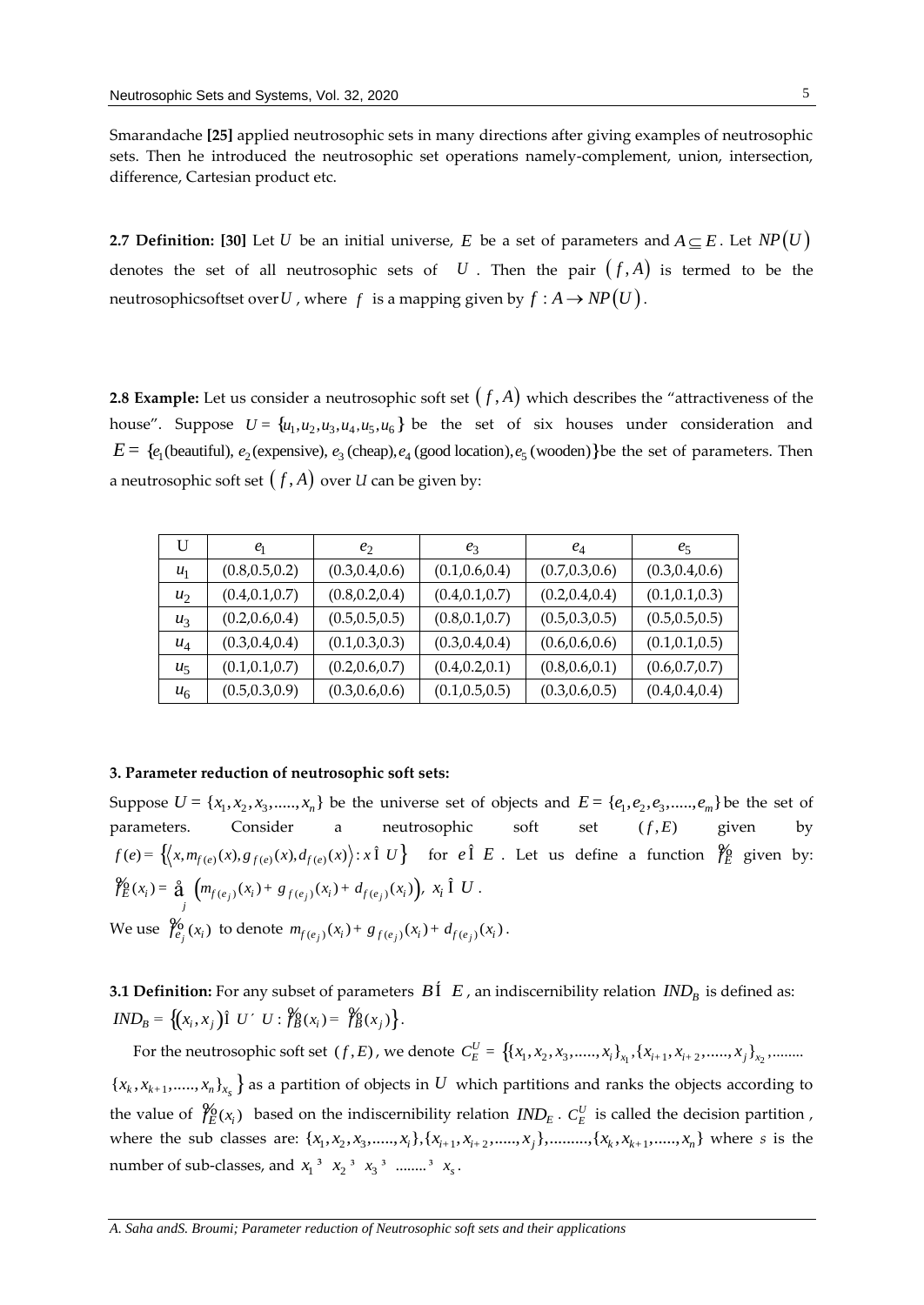For any sub-class  $\{x_{z}, x_{z+1}, \dots, x_{z+h}\}_{x_{q}}$ ,  $\frac{\partial V_0}{\partial E}(x_z)\frac{\partial L}{\partial E} = \frac{\partial V_0}{\partial E}(x_{z+1})\frac{\partial L}{\partial E} = \dots = \frac{\partial V_0}{\partial E}(x_{z+h})\frac{\partial L}{\partial E} = x_{q}$ , where [.] denotes the greatest integer function. Thus objects from U with the same value of  $\frac{\%}{\mathrm{F}}$  (.) are included into a same class.

**3.2 Example:**Let  $U = \{x_1, x_2, x_3, \dots, x_6\}$  be the set of six houses and  $E = \{e_1, e_2, e_3, \dots, e_6\}$  be the set of parameters where the parameters  $e_1, e_2, e_3, e_4, e_5, e_6$  represents 'beautiful', 'in the main town', 'expensive', 'concrete', 'in green surroundings', 'wooden' respectively. Consider the neutrosophic soft set  $(f, E)$  which describes the attractiveness and physical trait of the houses given by the following table (table-1).

| U       | $e_1$           | e <sub>2</sub>  | $e_3$           | $e_4$           | e <sub>5</sub>  | $e_6$           | $\mathcal{Y}_{E}(\cdot)$ |
|---------|-----------------|-----------------|-----------------|-----------------|-----------------|-----------------|--------------------------|
| $x_{1}$ | (0.3, 0.7, 0.4) | (0.4, 0.5, 0.1) | (0.2, 0.2, 0.4) | (0.6, 0.3, 0.4) | (0.1, 0.1, 0.3) | (0.2, 0.4, 0.6) | 6.2                      |
| $x_2$   | (0.4, 0.5, 0.5) | (0.2, 0.2, 0.6) | (0.5, 0.5, 0.1) | (0.2, 0.8, 0.3) | (0.4, 0.3, 0.2) | (0.6, 0.3, 0.4) | 7.0                      |
| $x_3$   | (0.2, 0.5, 0.7) | (0.3, 0.2, 0.5) | (0.8, 0.2, 0.4) | (0.5, 0.5, 0.3) | (0.2, 0.4, 0.2) | (0.9, 0.6, 0.6) | 8.0                      |
| $x_4$   | (0.5, 0.3, 0.6) | (0.6, 0.3, 0.1) | (0.2, 0.5, 0.6) | (0.4, 0.4, 0.5) | (0.7, 0.3, 0.2) | (0.5, 0.5, 0.8) | 8.0                      |
| $x_{5}$ | (0.3, 0.5, 0.6) | (0.4, 0.4, 0.2) | (0.3, 0.3, 0.5) | (0.6, 0.1, 0.6) | (0.7, 0.8, 0.1) | (0.4, 0.6, 0.6) | 8.0                      |
| $x_6$   | (0.7, 0.3, 0.4) | (0.3, 0.5, 0.2) | (0.4, 0.8, 0.5) | (0.5, 0.3, 0.5) | (0.1, 0.2, 0.3) | (0.4, 0.4, 0.2) | 7.0                      |

| г | n |  |
|---|---|--|
|---|---|--|

In this case,  $C_E^U = \{(x_3, x_4, x_5\}_{x_1}, \{(x_2, x_6\}_{x_2}, \{(x_1\}_{x_3})\)$  as  $\mathcal{Y}_E^0(x_1) = 6.2$ ,  $\mathcal{Y}_E^0(x_2) = 7.0$ ,  $\mathcal{Y}_E^0(x_3) = 8.0$ ,  $\mathcal{Y}_E^0(x_4) = 8.0$ ,  $\frac{\%}{\%}(x_5) = 8.0, \frac{\%}{\%}(x_6) = 7.0$ ; where  $x_1 = 8, x_2 = 7, x_3 = 6$ .

**3.3 Definition:**For a neutrosophic soft set  $(f, E)$  with  $E = \{e_1, e_2, e_3, \dots, e_m\}$ , if there exists a subset  $A = \{e \notin e \notin, e \notin, \dots, e \notin \}$   $\hat{I}$  E satisfying  $\mathcal{Y}_{A}^{0}(x_1) = \mathcal{Y}_{A}^{0}(x_2) = \mathcal{Y}_{A}^{0}(x_3) = \dots = \mathcal{Y}_{A}^{0}(x_n)$ , then we say that A is dispensable, otherwise A is indispensable. Roughly speaking,  $\vec{A}$   $\vec{L}$  is dispensable means that the difference between among all objects according to the parameters in A doesn't influence the final decision. Al E is called a parameter reduction of E if A is indispensible and  $\int_{E-A}^6(x_1) = \int_{E-A}^6(x_2)$  $=\oint_{E^-}^{6} A(x_3)$  = ............ =  $\oint_{E^-}^{6} A(x_n)$  i.e; E-A is the maximal subset of E that keeps the value  $\oint_{E^-}^{6} A(x_3)$ constant.

Clearly after the parameter reduction of E, we have fewer parameters although the partition of objects have not been changed. In the above definition,  $\mathcal{Y}_{A}^{0}(x_1) = \mathcal{Y}_{A}^{0}(x_2) = \mathcal{Y}_{A}^{0}(x_3) =$  .............  $\mathcal{Y}_{A}^{0}(x_n)$ implies  $C_E^U = C_{E-A}^U$ .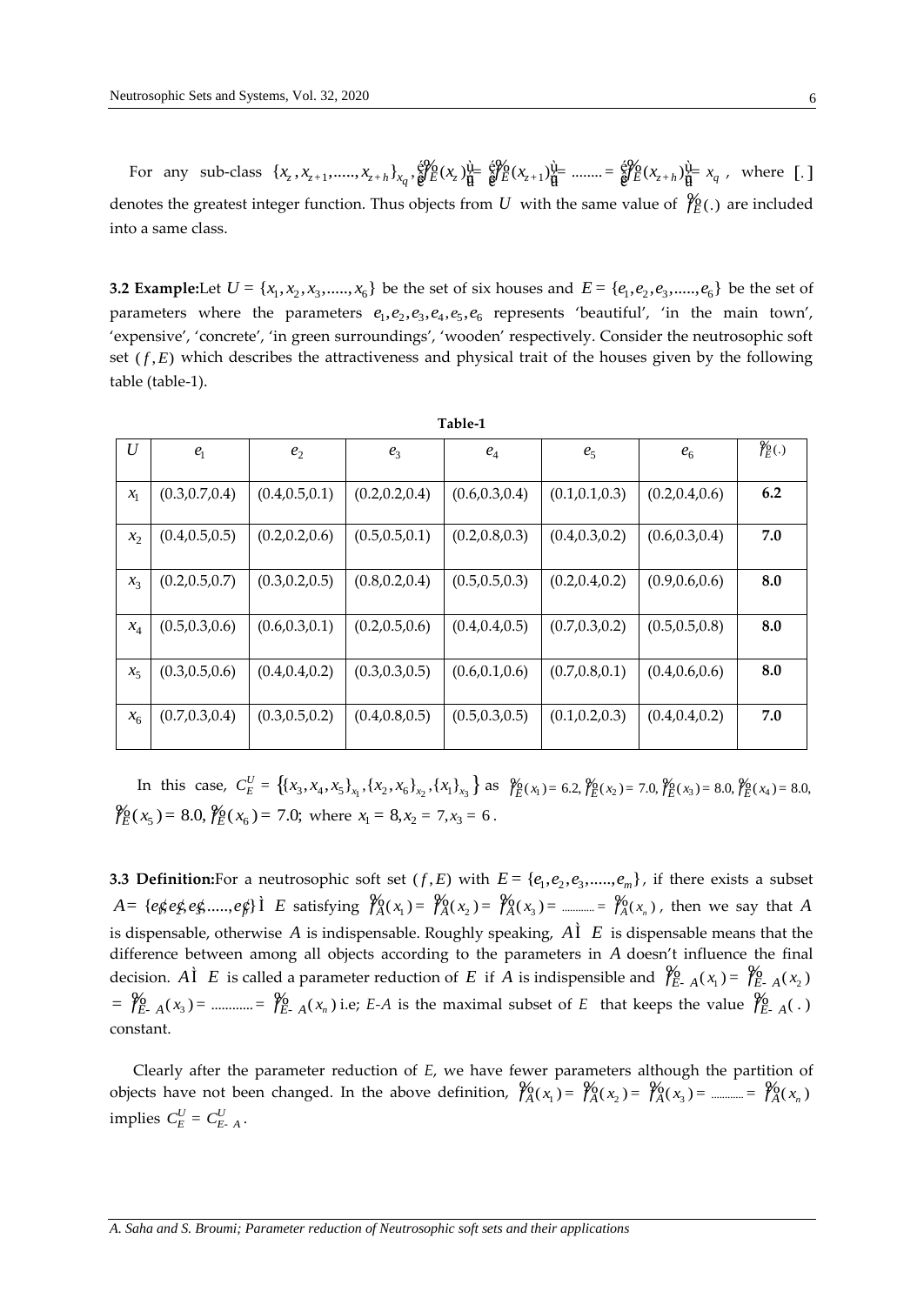**3.4 Example:**Using table-1, we have,  $\int_{\{e_1,e_2,e_4\}}^{\phi}(x_1) = \int_{\{e_1,e_2,e_4\}}^{\phi}(x_2) = \int_{\{e_1,e_2,e_4\}}^{\phi}(x_3) = \int_{\{e_1,e_2,e_4\}}^{\phi}(x_4) =$  $\begin{aligned} \mathcal{H}_{\{e_1,e_2,e_4\}}(x_5) &= \mathcal{H}_{\{e_1,e_2,e_4\}}(x_6) = 3.7 \text{ . Hence the neutrosophic soft set } (f, E) \text{ given by Table-1 has a } \end{aligned}$ parameter reduction  $\{e_3, e_5, e_6\}$  and the corresponding neutrosophic soft set  $(f, A)$  is displayed in table-2 given below:

| Table-2 |                 |                 |                 |                          |  |  |
|---------|-----------------|-----------------|-----------------|--------------------------|--|--|
| U       | $e_3$           | $e_5$           | e <sub>6</sub>  | $\mathcal{Y}_{A}^{6}(.)$ |  |  |
| $x_{1}$ | (0.2, 0.2, 0.4) | (0.1, 0.1, 0.3) | (0.2, 0.4, 0.6) | 2.5                      |  |  |
| $x_2$   | (0.5, 0.5, 0.1) | (0.4, 0.3, 0.2) | (0.6, 0.3, 0.4) | 3.3                      |  |  |
| $x_3$   | (0.8, 0.2, 0.4) | (0.2, 0.4, 0.2) | (0.9, 0.6, 0.6) | 4.3                      |  |  |
| $x_4$   | (0.2, 0.5, 0.6) | (0.7, 0.3, 0.2) | (0.5, 0.5, 0.8) | 4.3                      |  |  |
| $x_5$   | (0.3, 0.3, 0.5) | (0.7, 0.8, 0.1) | (0.4, 0.6, 0.6) | 4.3                      |  |  |
| $x_{6}$ | (0.4, 0.8, 0.5) | (0.1, 0.2, 0.3) | (0.4, 0.4, 0.2) | 3.3                      |  |  |

Table-1 shows that  $\oint_E (x_1) = 6.2$ ,  $\oint_E (x_2) = \oint_E (x_6) = 7$ ,  $\oint_E (x_3) = \oint_E (x_4) = \oint_E (x_5) = 8$  and so  $x_3$  or  $x_4$  or  $x_5$  is the optimal choice,  $x_2$  or  $x_6$  is the sub optional choice and  $x_1$  is the inferior choice. Again according to Table-2,  $\frac{\%}{A}(x_1) = 2.5$ ,  $\frac{\%}{A}(x_2) = \frac{\%}{A}(x_6) = 3.3$ ,  $\frac{\%}{A}(x_3) = \frac{\%}{A}(x_4) = \frac{\%}{A}(x_5) = 4.3$  and so in this case also  $x_3$  or  $x_4$  or  $x_5$  is the optimal choice,  $x_2$  or  $x_6$  is the sub optional choice and  $x_1$  is the inferior choice. Thus parameter reduction gives the same result as the original one.

We also have  $C_{E_{2}}^{U}\left\{e_{1}, e_{2}, e_{4}\right\} = \left\{\{x_{3}, x_{4}, x_{5}\}_{4}, \{x_{2}, x_{6}\}_{3}, \{x_{1}\}_{2}\right\}.$ 

For the neutrosophic soft set  $(f, E)$ ,  $E = \{e_1, e_2, e_3, \dots, e_m\}$  is the parameter set and  $U = \{x_1, x_2, x_3, \dots, x_n\}$  is the set of objects,  $C_E^U = \{(x_1, x_2, x_3, \dots, x_i)\}_{x_1}, \{x_{i+1}, x_{i+2}, \dots, x_j\}_{x_2}, \dots$  ${x_k, x_{k+1}, \ldots, x_n}_{x_s}$  is a decision partition of objects in *U*. Now deleting the parameter  $e_i$  from *E*, we get a new decision partition deleted  $e_i$  denoted by  $C^U_{E_{-}}{}_{\{e_i\}}$ , which is given by:

$$
C_{E_{-}}^{U}\left\{x_{1\xi}, x_{2\xi}, x_{3\xi}, \ldots, x_{i\xi}\right\}_{x_{1\xi}}, \{x_{i+1\xi}, x_{i+2\xi}, \ldots, x_{j\xi}\}_{x_{2\xi}}, \ldots, \{x_{k\xi}, x_{k+1\xi}, \ldots, x_{n\xi}\}_{x_{S\xi}}\}.
$$

For sake of convenience we denote:

 $C_E^U = \left\{E_{x_1}, E_{x_2}, \dots \dots \dots \ E_{x_s}\right\}$  and  $C_{E}^U$   $_{\{e_i\}} = \left\{\widehat{\vec{E}} \cdot \{e_i\}_{x_1,e}, \widehat{\vec{E}} \cdot \{e_i\}_{x_{2e}}, \dots \dots \dots \right\} \widehat{\vec{E}} \cdot \{e_i\}_{x_{s\phi}}\right\}$  where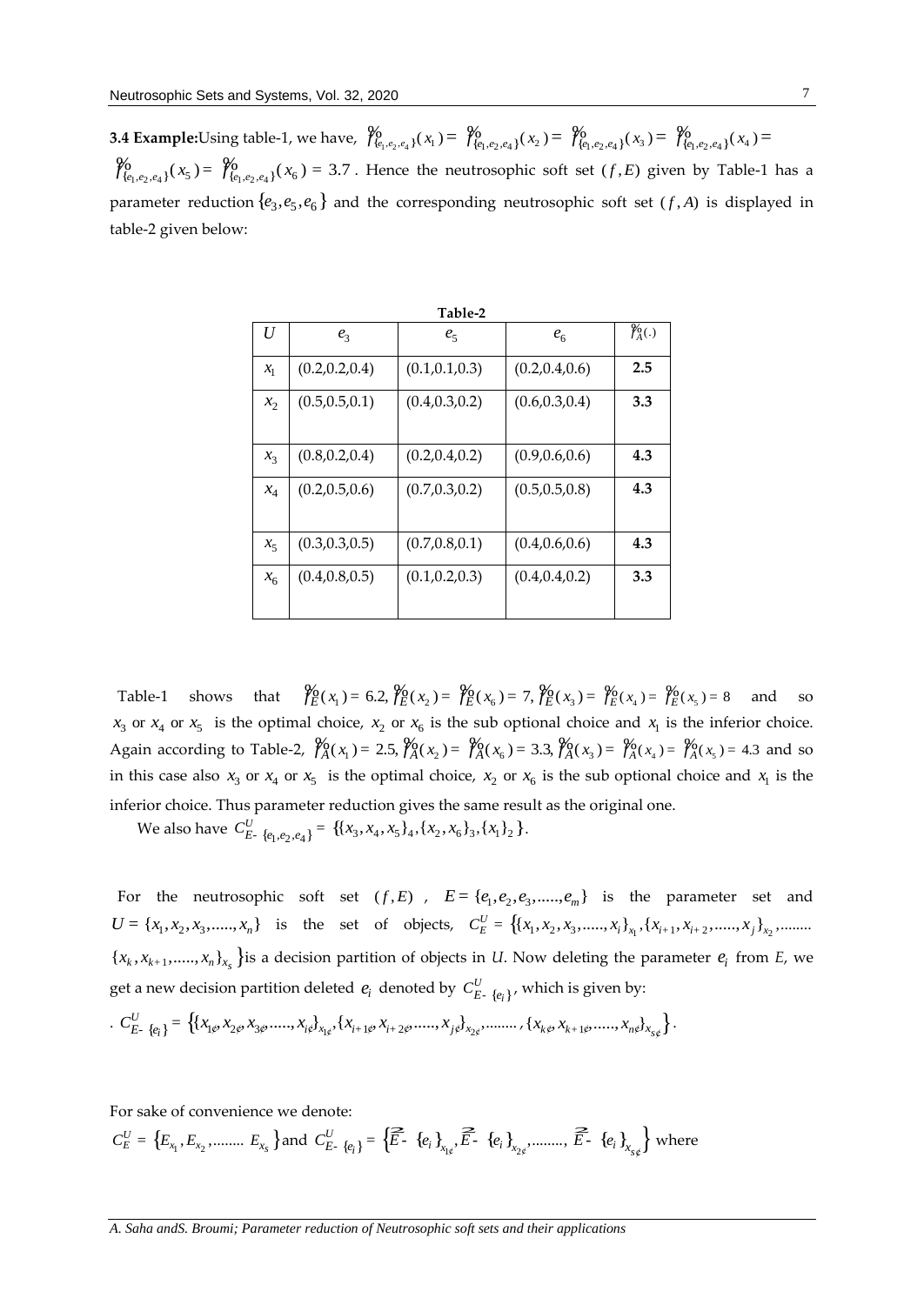$$
E_{x_1} = \{x_1, x_2, x_3, \dots, x_i\}_{x_1},
$$
  
\n
$$
E_{x_2} = \{x_{i+1}, x_{i+2}, \dots, x_j\}_{x_2},
$$
  
\n
$$
\dots
$$
  
\n
$$
E_{x_s} = \{x_k, x_{k+1}, \dots, x_n\}_{x_s},
$$
  
\n
$$
\widehat{E} = \{e_i\}_{x_{1\phi}} = \{x_{1\phi}, x_{2\phi}, x_{3\phi}, \dots, x_{i\phi}\}_{x_{1\phi}},
$$
  
\n
$$
\widehat{E} = \{e_i\}_{x_{2\phi}} = \{x_{i+1\phi}, x_{i+2\phi}, \dots, x_{j\phi}\}_{x_{2\phi}},
$$
  
\n
$$
\dots
$$
  
\n
$$
\widehat{E} = \{e_i\}_{x_{s\phi}} = \{x_{k\phi}, x_{k+1\phi}, \dots, x_{n\phi}\}_{x_{s\phi}}.
$$

**3.5 Definition:** The degree of importance of  $e_r$  for the decision partition is denoted by  $\text{Im}(e_r)$  and is defined by  $\text{Im}(e_r) = \frac{1}{|U|} \mathop{\stackrel{\circ}{\text{a}}}_{q=1}^s W_{q,e_r}$  where

$$
\mathbf{W}_{q,e_r} = \begin{cases} \left| E_{x_q} - \widehat{E} - \{e_r\}_{x_{y\phi}} \right|, & \text{if } \S \text{ y}\notin \text{such that } x_q = x_{y\phi}, \text{if } y \notin E \text{ s}\notin \text{if } q \notin S \\ \left| E_{x_q} \right|, & \text{otherwise} \end{cases}
$$

**3.6 Definition:**For  $A = \{e \notin e \notin e \notin ... \iff e \notin \}$   $\hat{I}$   $E$ , the decision partition deleted A is denoted by  $C_{E-A}^U$ and is given by  $C_{E-A}^U = \{ \vec{E} - A_{x_{1i}}, \vec{E} - A_{x_{2i}}, \dots, \vec{E} - A_{x_{s_i}} \}.$ The degree of importance of  $A$  for the decision partition is defined by:  $1<sup>s</sup>$ 

Im(A) = 
$$
\frac{1}{|U|} \mathbf{\hat{a}}_{q=1} \mathbf{W}_{q,\mathbf{A}}
$$
 where

$$
\mathbf{W}_{q,\mathbf{A}} = \begin{cases} \mathbf{F}_{x_q} - \mathbf{E} - A_{x_{y\phi}} \, \text{if } \mathbf{S} \text{ y} \notin \text{such that } x_q = x_{y\phi} \, \text{if } x_{y\phi} \text{ if } q \in \mathbf{S} \text{ is } \mathbf{S} \text{ if } q \in \mathbf{S} \text{ is } \mathbf{S} \text{ if } q \in \mathbf{S} \text{ if } q \in \mathbf{S} \text{ if } q \in \mathbf{S} \text{ if } q \in \mathbf{S} \text{ if } q \in \mathbf{S} \text{ if } q \in \mathbf{S} \text{ if } q \in \mathbf{S} \text{ if } q \in \mathbf{S} \text{ if } q \in \mathbf{S} \text{ if } q \in \mathbf{S} \text{ if } q \in \mathbf{S} \text{ if } q \in \mathbf{S} \text{ if } q \in \mathbf{S} \text{ if } q \in \mathbf{S} \text{ if } q \in \mathbf{S} \text{ if } q \in \mathbf{S} \text{ if } q \in \mathbf{S} \text{ if } q \in \mathbf{S} \text{ if } q \in \mathbf{S} \text{ if } q \in \mathbf{S} \text{ if } q \in \mathbf{S} \text{ if } q \in \mathbf{S} \text{ if } q \in \mathbf{S} \text{ if } q \in \mathbf{S} \text{ if } q \in \mathbf{S} \text{ if } q \in \mathbf{S} \text{ if } q \in \mathbf{S} \text{ if } q \in \mathbf{S} \text{ if } q \in \mathbf{S} \text{ if } q \in \mathbf{S} \text{ if } q \in \mathbf{S} \text{ if } q \in \mathbf{S} \text{ if } q \in \mathbf{S} \text{ if } q \in \mathbf{S} \text{ if } q \in \mathbf{S} \text{ if } q \in \mathbf{S} \text{ if } q \in \mathbf{S} \text{ if } q \in \mathbf{S} \text{ if } q \in \mathbf{S} \text{ if } q \in \mathbf{S} \text{ if } q \in \mathbf{S} \text{ if } q \in \mathbf{S} \text{ if } q \in \mathbf{S} \text{ if } q \in \mathbf{S} \text
$$

3.7 Example:Consider the neutrosophic soft set given in example 3.2. Then we have:

$$
C_E^U = \{ \{x_3, x_4, x_5\}_8, \{x_2, x_6\}_7, \{x_1\}_6 \}, \quad s=3 \text{ and } C_{E}^U \text{ and } C_{E}^U \text{ and } \{x_3, x_4, x_5\}_6, \{x_2, x_6\}_5, \{x_1\}_4 \}.
$$
\n
$$
\setminus \mathbf{W}_{e_1} = \left| \{x_1\} - \{x_1\} \right| = 0, \mathbf{W}_{e_1} = \left| \{x_2, x_6\} \right| = 2, \mathbf{W}_{e_1} = \left| \{x_3, x_4, x_5\} \right| = 3. \text{ So } \text{Im}(e_1) = \frac{1}{6}(0+2+3) = 0.833
$$

 $(f, E)$  where  $E = \{e_1, e_2, \dots, e_m\}$ , 3.8 Proposition:For the neutrosophic soft set 0£ Im( $e_r$ ) £ 1,  $r = 1, 2, ..., m$ .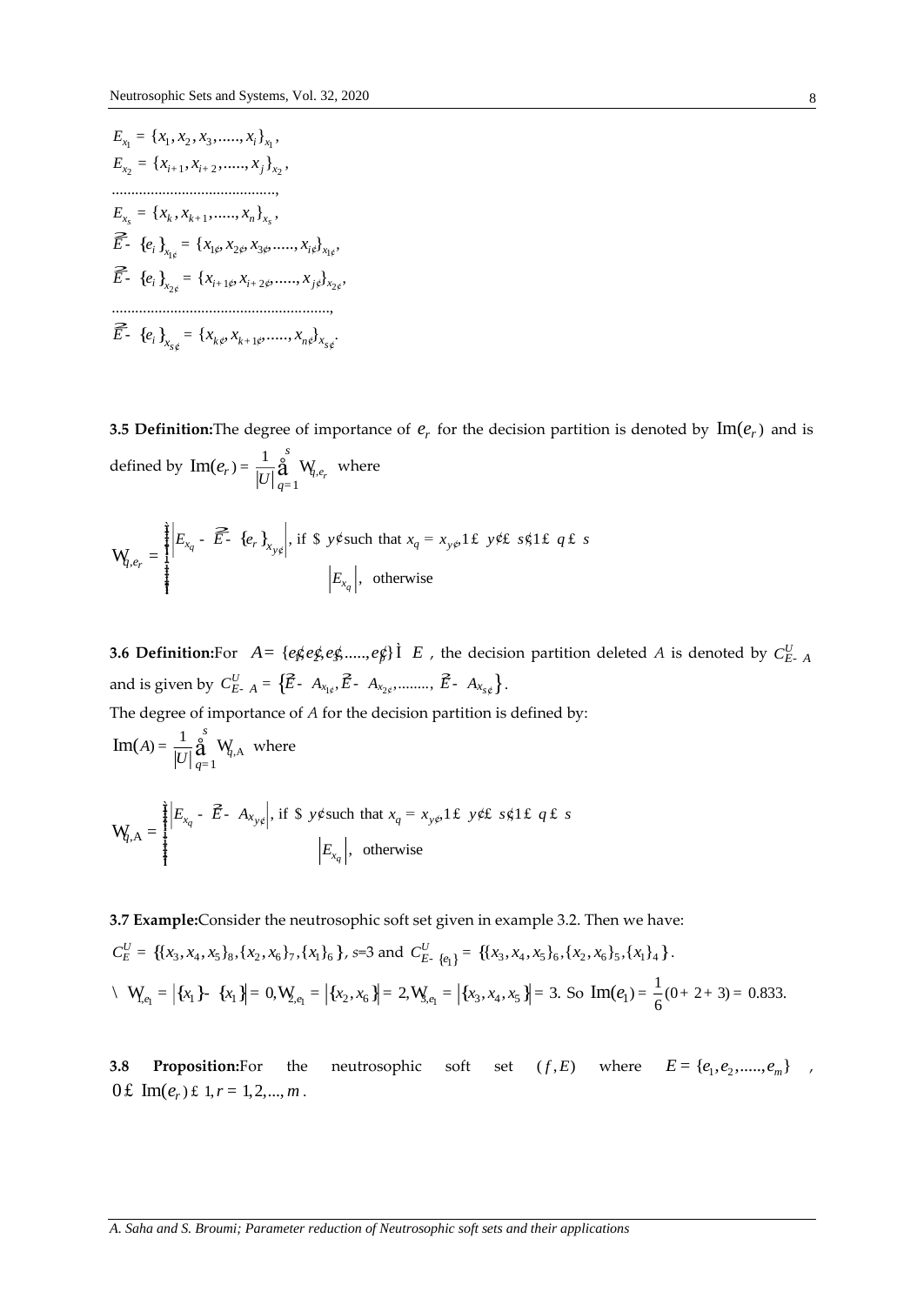# **Proof:**

If \$ y¢such that  $x_q = x_{y\phi}1$  £ y¢£ s¢1 £ q £ s, then  $W_{q,e_r} = \left| E_{x_q} - \overline{E} - \{e_r\}_{x_{y\phi}} \right|$   $\neq \left| E_{x_q} \right|$  and  $W_{q,e_r} = \left| E_{x_q} \right|$ ,<br>otherwise.<br> $\langle Im(e_r) = \frac{1}{|U|} \oint_{\alpha=1}^{S} W_{q,e_r} \not\in \frac{1}{|U|} \oint_{\alpha=1}^{S} \left| E_{x_q} \right| = \frac$ If \$ y¢ such that  $x_q = x_{y\phi}1 \pounds y \phi \pounds s \phi 1 \pounds q \pounds s$ , then  $\mathbf{W}_{q,e_r} = \left| E_{x_q} - \overline{\mathbf{E}} \cdot \{e_r\}_{x_{y\phi}} \right| \pounds \left| E_{x_q} \right|$  and<br>otherwise.<br> $\langle \mathbf{Im}(e_r) = \frac{1}{|U|} \sum_{q=1}^{s} \mathbf{W}_{q,e_r} \pounds \frac{1}{|U|} \sum_{q=1}^{s} \left| E_{x_q} \right| = \frac{1}{|U|$ 

otherwise.

otherwise.  
\n
$$
\langle \text{ Im}(e_r) = \frac{1}{|U|} \mathbf{a} \mathbf{a}^s \mathbf{W}_{q,e_r} \pounds \frac{1}{|U|} \mathbf{a} \mathbf{a}^s \frac{1}{|U|} E_{x_q} = \frac{1}{|U|} \{ |E_{x_1}| + |E_{x_2}| + \dots + |E_{x_s}| \} = \frac{1}{|U|} \cdot |U| = 1.
$$

Again it is easy to verify that  $\text{Im}(e_r)^3$  0. Thus we have  $0 \text{f cm}(e_r) \text{f cm}$ .

# **4. Decision making problem solving based on parameter reductionof neutrosophic soft set:**

In this section we first develop an algorithm using parameter reduction of neutrosophic soft set and then we illustrate this with a real life application.

## **Algorithm:**

<u>Step-1:</u> Input the neutrosophic soft set  $(f, E)$  .

Step-2: Choose a parameter reduction *A* of *E*.

<u>Step-3:</u> Compute the choice value of the object  $x_i$   $\hat{I}$   $U$  using the formula given below:  $c_i = \hat{\mathbf{a}} \text{ Im}(e_j)'$   $\hat{\mathcal{Y}}_{e_j}^0(x_i)$  where  $e_j \hat{\mathbf{I}}$  *A*. *j*

Step-4: Find *k* for which  $c_k = \max_i c_i$ .

Then  $c_k$  is the optimal choice object. If *k* has more than one values, then any one of them can be

chosen by the decision maker.

 **An Illustrative example:** Consider the neutrosophic soft set given in example 3.2. Now suppose that Mr. John is interested to buy a house on the basis of his choice parameters  $e_1, e_2, e_3,.....,e_6$ , which means that out of the available houses in *U*, he will select that house that qualifies with all or maximum number of parameters in *E*.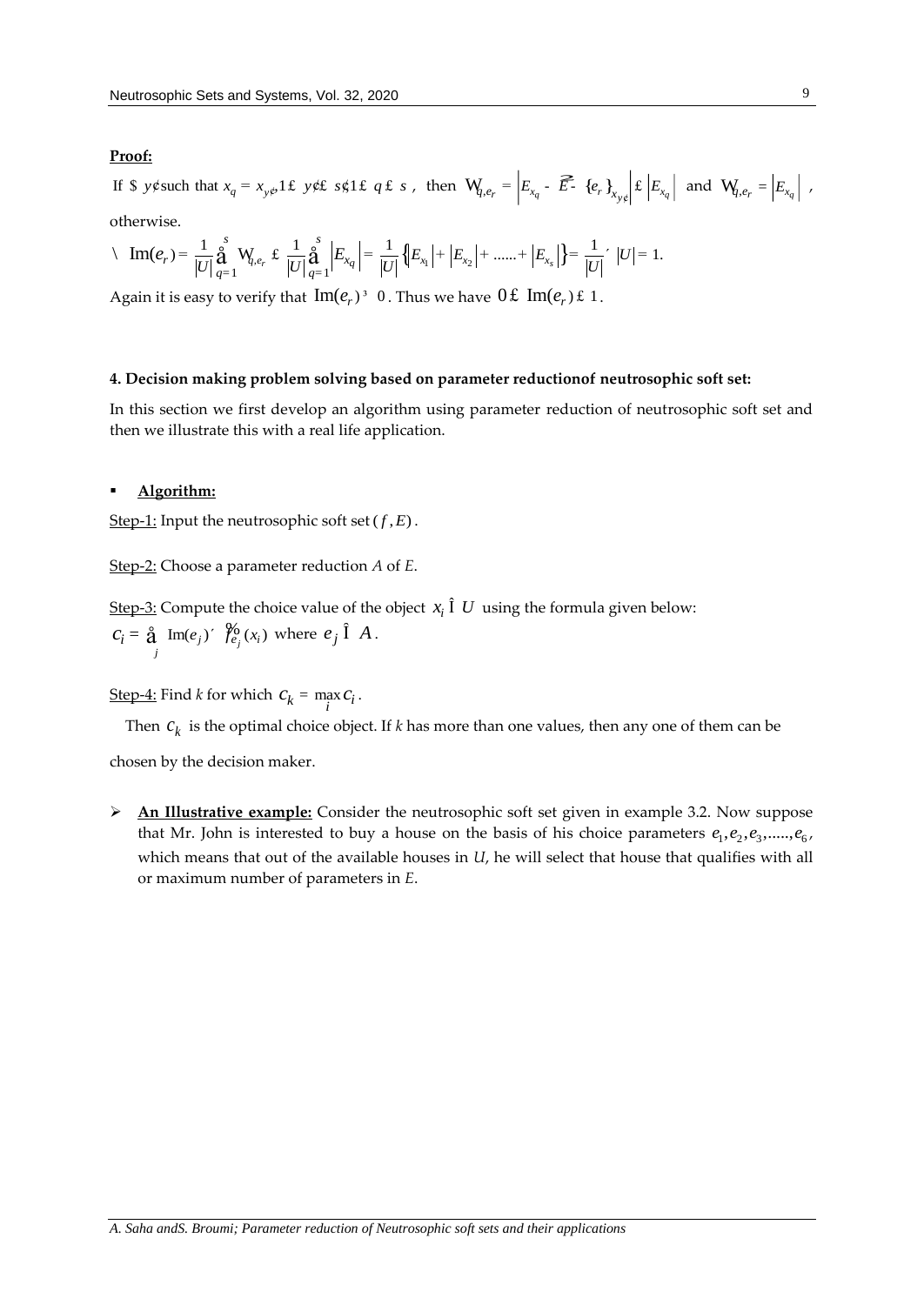| $\boldsymbol{U}$ | e <sub>1</sub>  | e <sub>2</sub>  | $e_3$           | $e_4$           | $e_5$           | $e_6$           | $\frac{\%}{E}$ (.) |
|------------------|-----------------|-----------------|-----------------|-----------------|-----------------|-----------------|--------------------|
| $x_1$            | (0.3, 0.7, 0.4) | (0.4, 0.5, 0.1) | (0.2, 0.2, 0.4) | (0.6, 0.3, 0.4) | (0.1, 0.1, 0.3) | (0.2, 0.4, 0.6) | 6.2                |
| $x_2$            | (0.4, 0.5, 0.5) | (0.2, 0.2, 0.6) | (0.5, 0.5, 0.1) | (0.2, 0.8, 0.3) | (0.4, 0.3, 0.2) | (0.6, 0.3, 0.4) | 7.0                |
| $x_3$            | (0.2, 0.5, 0.7) | (0.3, 0.2, 0.5) | (0.8, 0.2, 0.4) | (0.5, 0.5, 0.3) | (0.2, 0.4, 0.2) | (0.9, 0.6, 0.6) | 8.0                |
|                  |                 |                 |                 |                 |                 |                 |                    |
| $x_4$            | (0.5, 0.3, 0.6) | (0.6, 0.3, 0.1) | (0.2, 0.5, 0.6) | (0.4, 0.4, 0.5) | (0.7, 0.3, 0.2) | (0.5, 0.5, 0.8) | 8.0                |
| $x_5$            | (0.3, 0.5, 0.6) | (0.4, 0.4, 0.2) | (0.3, 0.3, 0.5) | (0.6, 0.1, 0.6) | (0.7, 0.8, 0.1) | (0.4, 0.6, 0.6) | 8.0                |
| $x_6$            | (0.7, 0.3, 0.4) | (0.3, 0.5, 0.2) | (0.4, 0.8, 0.5) | (0.5, 0.3, 0.5) | (0.1, 0.2, 0.3) | (0.4, 0.4, 0.2) | 7.0                |
|                  |                 |                 |                 |                 |                 |                 |                    |

 ${\bf Step\text{-}1:}$  The neutrosophic soft set  $(f, E)$  is given below:

**<u>Step-2:</u>** A parameter reduction of *E* is  $A = \{e_3, e_5, e_6\}$ . The corresponding neutrosophic soft set is given below:

| U       | $e_3$           | $e_5$           | e <sub>6</sub>  | $\int_A^b(.)$ |
|---------|-----------------|-----------------|-----------------|---------------|
| $x_{1}$ | (0.2, 0.2, 0.4) | (0.1, 0.1, 0.3) | (0.2, 0.4, 0.6) | 2.5           |
| $x_2$   | (0.5, 0.5, 0.1) | (0.4, 0.3, 0.2) | (0.6, 0.3, 0.4) | 3.3           |
| $x_3$   | (0.8, 0.2, 0.4) | (0.2, 0.4, 0.2) | (0.9, 0.6, 0.6) | 4.3           |
| $x_4$   | (0.2, 0.5, 0.6) | (0.7, 0.3, 0.2) | (0.5, 0.5, 0.8) | 4.3           |
| $x_{5}$ | (0.3, 0.3, 0.5) | (0.7, 0.8, 0.1) | (0.4, 0.6, 0.6) | 4.3           |
| $x_6$   | (0.4, 0.8, 0.5) | (0.1, 0.2, 0.3) | (0.4, 0.4, 0.2) | 3.3           |

**<u>Step-3:**  $C_A^U = \{ \{x_3, x_4, x_5\}_4, \{x_2, x_6\}_3, \{x_1\}_2 \}$  and  $s = 3$ .</u>  ${\bf 5} \cdot {\bf 5} \cdot {\bf 5} \cdot {\bf 5} \cdot {\bf 6} \cdot {\bf 7} \cdot {\bf 8} \cdot {\bf 8} \cdot {\bf 8} \cdot {\bf 8} \cdot {\bf 8} \cdot {\bf 8} \cdot {\bf 8} \cdot {\bf 8} \cdot {\bf 8} \cdot {\bf 8} \cdot {\bf 8} \cdot {\bf 8} \cdot {\bf 8} \cdot {\bf 8} \cdot {\bf 8} \cdot {\bf 8} \cdot {\bf 8} \cdot {\bf 8} \cdot {\bf 8} \cdot {\bf 8} \cdot {\bf 8} \cdot {\bf 8} \cdot {\bf 8} \cdot {\bf 8} \cdot {\bf 8} \cdot {\bf$  ${e_3}$  = {{ $x_5$  }<sub>3</sub>, { $x_4$  }<sub>3</sub>, { $x_3$  }<sub>2</sub>, { $x_2$  }<sub>2</sub>, { $x_1$  }<sub>1</sub>, { $x_6$ }<sub>1</sub><br> ${e_5}$ } = {{ $x_3$ }<sub>3</sub>, { $x_4$ }<sub>3</sub>, { $x_5$ ,  $x_6$ }<sub>2</sub>, { $x_2$ }<sub>2</sub>, { $x_1$ }<sub>2</sub>},  ${e_5}$  = {{ $x_3$  }<sub>3</sub>, { $x_4$  }<sub>3</sub>, { $x_5$ ,  $x_6$  }<sub>2</sub>, { $x_2$  }<sub>2</sub>, { $x_1$  }<sub>2</sub> },<br> ${e_6}$  = {{ $x_5$ }<sub>2</sub>, { $x_4$ }<sub>2</sub>, { $x_6$ }<sub>2</sub>, { $x_3$ }<sub>2</sub>, { $x_2$ }<sub>2</sub>, { $x_1$ }<sub>1</sub> }. **Step-3:**  $C_A^U = \{ \{x_3, x_4, x_5\}_4, \{x_2, x_6\}_3, \{x_1\}_2 \}$ <br>  $C_{A- \{e_3\}}^U = \{ \{x_5\}_3, \{x_4\}_3, \{x_3\}_2, \{x_2\}_2, \{x_1\}_1, \{x_4\}_2$  $C_{A-}^{U}$   $e_{3}$ } = {{ $x_{5}$  }<sub>3</sub>, { $x_{4}$  }<sub>3</sub>, { $x_{3}$  }<sub>2</sub>, { $x_{2}$  }<sub>2</sub>, { $x_{1}$  }<sub>1</sub>,<br>  $C_{A-}^{U}$   $e_{5}$ } = {{ $x_{3}$  }<sub>3</sub>, { $x_{4}$  }<sub>3</sub>, { $x_{5}$ ,  $x_{6}$  }<sub>2</sub>, { $x_{2}$  }<sub>2</sub>, { $x$  $U_{A-}$   $e_5$ } = {{ $x_3$  }<sub>3</sub>, { $x_4$  }<sub>3</sub>, { $x_5$ ,  $x_6$  }<sub>2</sub>, { $x_2$  }<sub>2</sub>, { $x_1$  }<sub>2</sub><br> $C_{A-}^U$   $e_6$ } = {{ $x_5$ }<sub>2</sub>, { $x_4$ }<sub>2</sub>, { $x_6$ }<sub>2</sub>, { $x_3$ }<sub>2</sub>, { $x_2$ }<sub>2</sub>, { $x_5$ }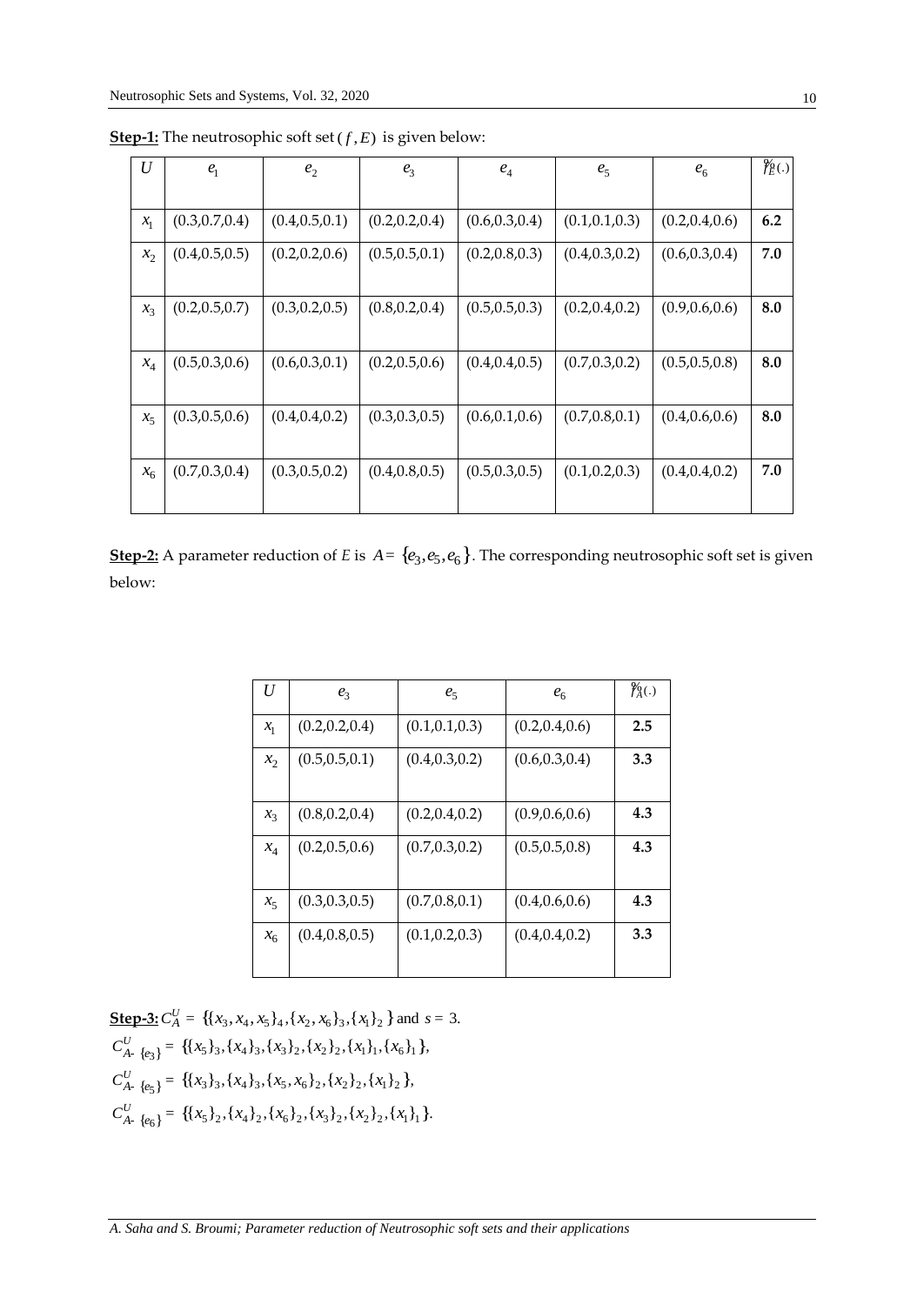$$
\langle \mathbf{W}_{e_3} = |\{x_3, x_4, x_5\}| = 3, \mathbf{W}_{e_3} = |\{x_2, x_6\}| = 2, \mathbf{W}_{e_3} = |\{x_1\}| = 1;
$$
  
\n
$$
\mathbf{W}_{e_5} = |\{x_3, x_4, x_5\}| = 3, \mathbf{W}_{e_5} = |\{x_2, x_6\}| = 2, \mathbf{W}_{e_5} = |\{x_1\} - \{x_1\}| = 0;
$$
  
\n
$$
\mathbf{W}_{e_6} = |\{x_3, x_4, x_5\}| = 3, \mathbf{W}_{e_6} = |\{x_2, x_6\}| = 2, \mathbf{W}_{e_6} = |\{x_1\}| = 1.
$$
  
\nHence 
$$
\text{Im}(e_3) = \frac{1}{|U|} \mathbf{a}^3 \mathbf{W}_{e_3} = \frac{1}{6}(3 + 2 + 1) = 1, \text{Im}(e_5) = \frac{1}{|U|} \mathbf{a}^3 \mathbf{W}_{e_5} = \frac{1}{6}(3 + 2 + 0) = 0.83,
$$
  
\n
$$
\text{Im}(e_6) = \frac{1}{|U|} \mathbf{a}^3 \mathbf{W}_{e_6} = \frac{1}{6}(3 + 2 + 1) = 1.
$$

 $\overline{U}$  $e<sub>3</sub>$  $c_i$  $e_5$  $e_{6}$  $(0.2, 0.2, 0.4)$  $C_1 = (0.2 + 0.2 + 0.4) \times 1 + (0.1 + 0.1 + 0.3) \times 0.83$  $(0.1, 0.1, 0.3)$  $(0.2, 0.4, 0.6)$  $\mathcal{X}_1$  $+(0.2+0.4+0.6)\times1=2.415$  $C_2 = (0.5 + 0.5 + 0.5) \times 1 + (0.4 + 0.3 + 0.2) \times 0.83$  $x_2$  $(0.5, 0.5, 0.1)$  $(0.4, 0.3, 0.2)$  $(0.6, 0.3, 0.4)$  $+(0.6+0.3+0.4)\times1=3.147$  $C_3 = (0.8 + 0.2 + 0.4) \times 1 + (0.2 + 0.4 + 0.2) \times 0.83$  $(0.8, 0.2, 0.4)$  $(0.2, 0.4, 0.2)$  $(0.9, 0.6, 0.6)$  $x_{3}$  $+(0.9+0.6+0.6)\times1=4.164$  $C_A = (0.2 + 0.5 + 0.6) \times 1 + (0.7 + 0.3 + 0.2) \times 0.83$  $(0.2, 0.5, 0.6)$  $(0.7, 0.3, 0.2)$  $(0.5, 0.5, 0.8)$  $x_4$  $+(0.5+0.5+0.8)\times1=4.096$  $C_5 = (0.3 + 0.3 + 0.5) \times 1 + (0.7 + 0.8 + 0.1) \times 0.83$  $x_{5}$  $(0.3, 0.3, 0.5)$  $(0.7, 0.8, 0.1)$  $(0.4, 0.6, 0.6)$  $+(0.4+0.6+0.6)\times1=3.828$  $C_6 = (0.4 + 0.8 + 0.5) \times 1 + (0.1 + 0.2 + 0.3) \times 0.83$  $(0.4, 0.8, 0.5)$  $(0.1, 0.2, 0.3)$  $(0.4, 0.4, 0.2)$  $\mathcal{X}_6$  $+(0.4+0.4+0.2)\times1=3.198$ 

The computation table for obtaining the choice values is given by:

**Step-4:** Since the choice value  $c_3$  is maximum, so house  $x_3$  is the best option for Mr. John.

# Conclusion

In this paper we have proposed the concept of parameter reduction for neutrosophic soft sets and we have used it to solve a decision making problem by developing an algorithm based on degree of importance of parameters. The experimental results prove that our proposed parameter reduction techniques delete the irrelevant parameters while keeping definite decision-making choices unchanged. The parameter reduction presented in this paper may play an important role in some knowledge discovery problem. Using the concept presented in this paper, one can think of parameter reduction of interval valued neutrosophic soft sets, hesitant neutrosophic soft sets and hesitant interval valued neutrosophic soft sets.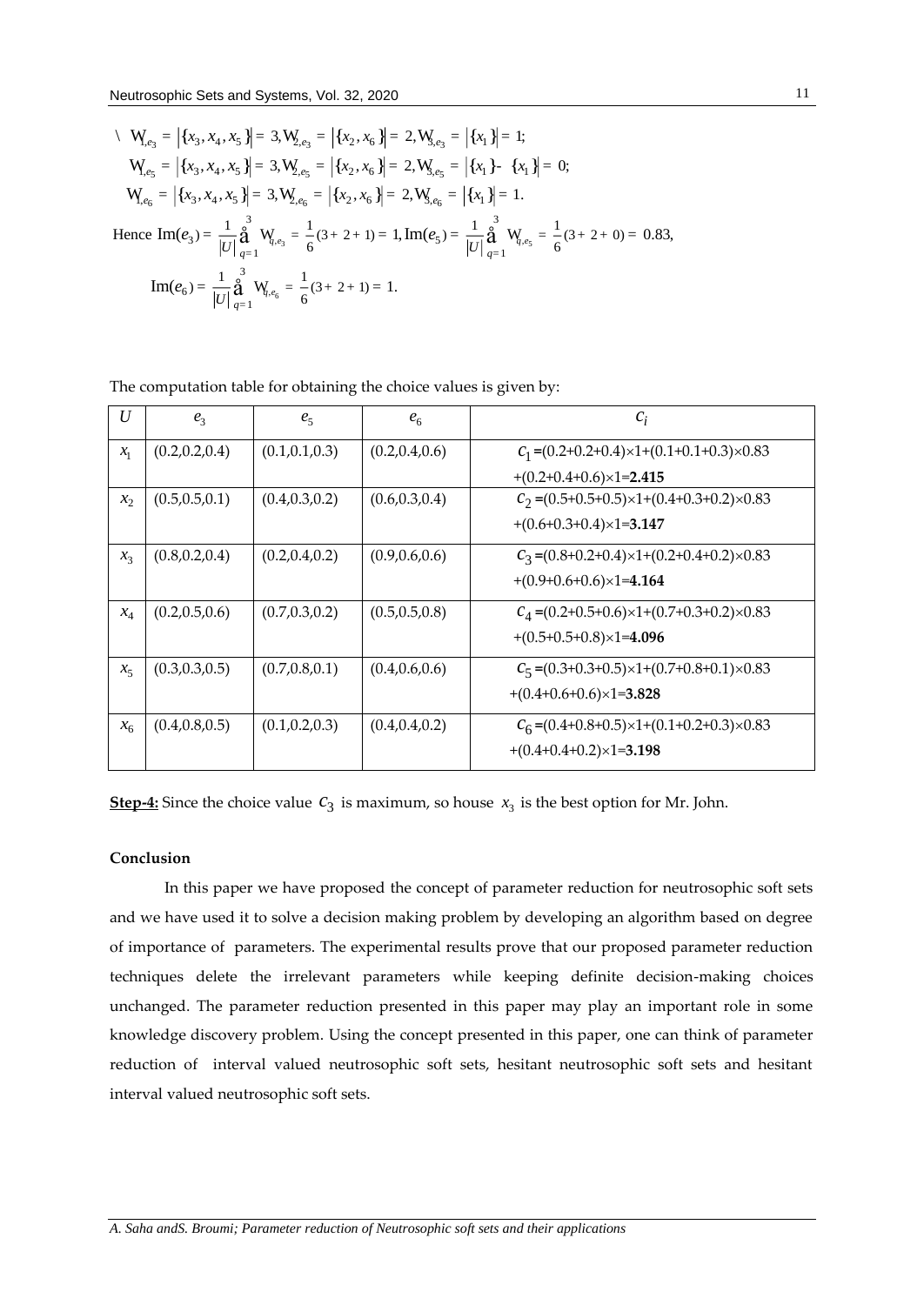# **References:**

- 1. Abdel-Basset M., El-hoseny M., Gamal, A., & Smarandache, F.. A novel model for evaluation Hospital medical care systems based on plithogenic sets. Artificial intelligence in medicine, (2019) 100, 101710.
- 2. Abdel-Basset, M., Manogaran, G., Gamal, A., & Chang, V. A Novel Intelligent Medical Decision Support Model Based on Soft Computing and IoT. IEEE Internet of Things Journal, 2019.
- 3. Abdel-Basset, M., Mohamed, M., Elhoseny, M., Chiclana, F., & Zaied, A. E. N. H. (2019). Cosine similarity measures of bipolar neutrosophic set for diagnosis of bipolar disorder diseases. Artificial Intelligence in Medicine, 101, 101735.
- 4. Gafar, M. G., Elhoseny, M., & Gunasekaran, M. (2018). Modeling neutrosophic variables based on particle swarm optimization and information theory measures for forest fires. The Journal of Supercomputing, 1-18.
- 5. Abdel-Baset, M., Chang, V., & Gamal, A. Evaluation of the green supply chain management practices: A novel neutrosophic approach. Computers in Industry, 108 (2019), 210-220.
- 6. Aktas,H. and Cagman, N. Soft sets and soft groups. Information Sciences; 177,2007, 2726-2735.
- 7. Ali, M. I.; Feng, F.; Liu, X.; Min,W. K. and Shabir, M. On some new operations in soft set theory. Computers andMathematics with Applications; 57, 2009, 1547-1553.
- 8. Ali G., Akram M., Koam A.N., Alcantud J.C., Parameter reduction of bipolar fuzzy soft sets with their decision making algorithms, Symmetry, 11 (2019), 1-25.
- 9. Arulpandy P. and Pricilla M., Some similarity and entropy measurements of bipolar neutrosophic soft sets, Neutrosopohic Sets and Systems, 25 (2019), 174-194.
- 10. Atanassov, K. Intuitionistic fuzzy sets. Fuzzy Sets and Systems; 20,1986, 87-96.
- 11. Broumi, S.Generalized Neutrosophic Soft Set. Int. Journal of Computer Science, Engineering and Information Tech.;3(2) ,2013, 17-30.
- 12. Broumi,S. and Smarandache, F. More on Intuitionistic Neutrosophic Soft Sets; Computer Science and Information Technology; 1(4) ,2013, 257-268.
- 13. Broumi,S. and Smarandache, F. Intuitionistic Neutrosophic Soft Set. Journal of Information and Computing Science;8(2) ,2013, 130-140.
- 14. Broumi, S.; Deli,I;and Smarandache, F. Relations on interval valued neutrosophic soft sets. Journal of New Results in Science; 5,2014, 1-20
- 15. Chen, D.; Tsang, E.C.C.; Yeung,D.S. and WangX. The parameter reduction of soft sets and its applications. Computers and Mathematics with Applications; 49 ,2005, 757-763.
- 16. Danjuma S., Ismail M.A., Herawan T., An alternative approach to normal parameter reduction algorithm for soft set theory, IEEE Access, (2017), 4732-4746.
- 17. Deli, I. Interval-valued neutrosophic soft sets and its decision ma ing;http://arxiv.org/abs/1402.3130.
- 18. Deli, I. Expansions and reductions on neutrosophic classical soft set. Journal of Natural and Applied Sciences;Link: https://www.researchgate.net/publication/327677640\_Expansions\_and\_Reductions \_on\_ Neutrosophic\_Classical\_Soft\_Set/link/5ba4a346299bf13e60411eea/download.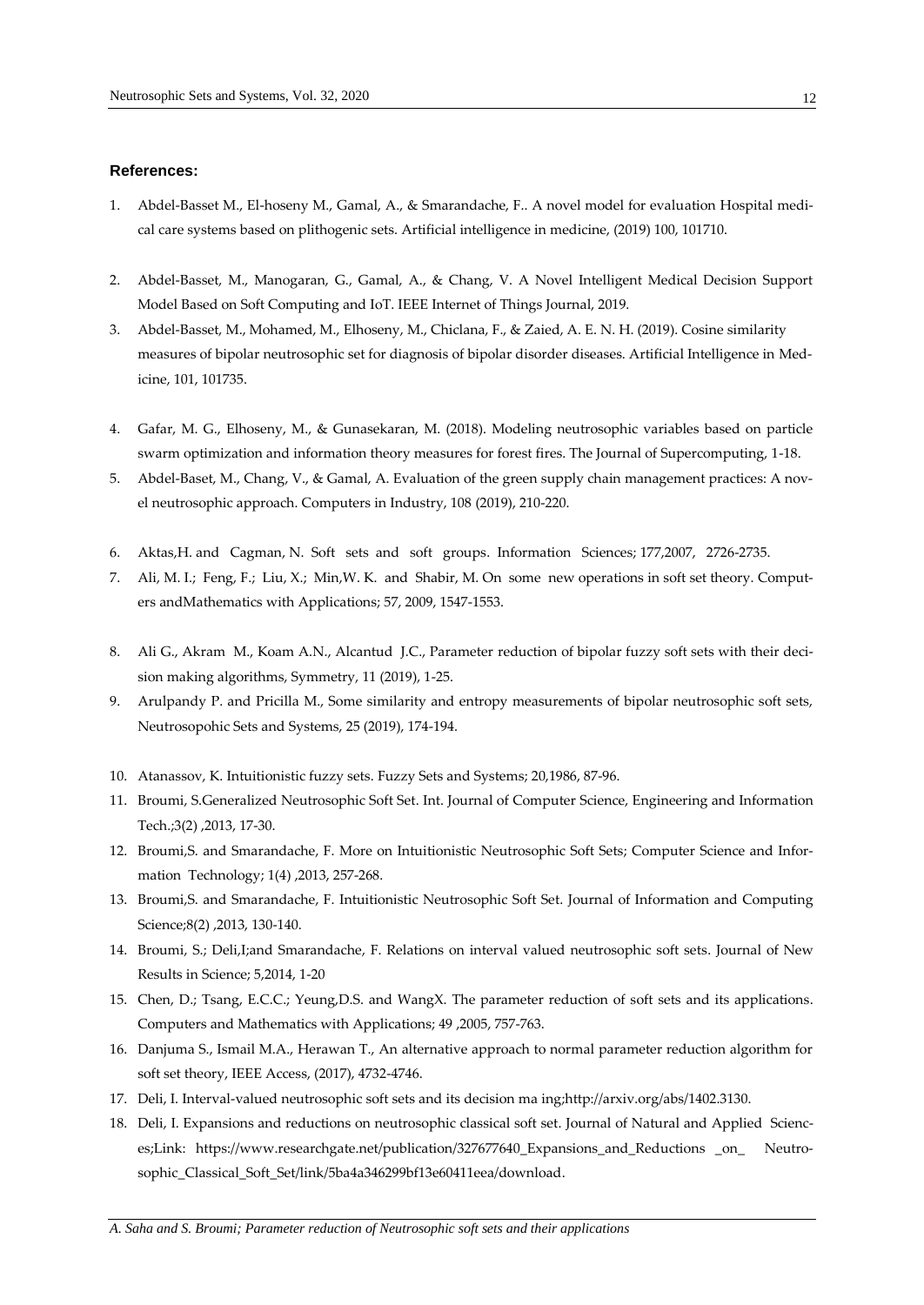- 19. Deli I., Eraslan S., and Cagman N., Neutrosophic soft sets and their decision making based on similarity measure, Neural Computing and Applications, 29 (2018), 187-203.
- 20. Deng T., Wang X., Parameter significance and reduction of soft sets, Int. J. Comput. Math, 89 (2012), 1979- 1995.
- 21. Feng, F.; Jun,Y.B;and Zhao; X. Soft semi rings; Computers and Mathematics with Applications; 56,2008, 2621- 2628
- 22. Feng, F.; Jun, Y.B., Liu,x;and Li, L. An adjustable approach to fuzzy soft set based decision making. Journal of Computational and Applied Mathematics; 234,2010, 10-20.
- 23. Karaaslan F., Possibility neutrosophic soft sets and PNS decision making method, Applied Soft Computing, 2016.
- 24. Jun, Y.B. Soft BCK/BCI algebras. Computers and Mathematics with Applications; 56 ,2008, 1408-1413.
- 25. Z. Kong, L. Gao, L. Wang and S. Li. The normal parameter reduction of soft sets and its algorithm. Computers and Mathematics with Applications; 56 , 2008, 3029-3037.
- 26. Ma X., Qin H., Sulaiman N., Herawan T., and Abawajy J., The parameter reduction of the interval valued fuzzy soft sets and it's related algorithms, IEEE Transactions on Fuzzy Systems, 22 (2014), 57-71.
- 27. Maji, P. K. ; Biswas, R. and Roy, A. R. Soft set theory. Computers and Mathematics with Applications ; 45 , 2003, 555-562.
- 28. Maji, P. K. ; Biswas,R. and Roy, A. R. Fuzzy soft sets. The Journal Fuzzy Mathematics; 9 ,200, 589- 602.
- 29. Maji, P. K. ; Biswas, R. and Roy, A. R. Intuitionistic fuzzy soft sets. The Journal of Fuzzy Mathematics; 12 ,2004, 677-692.
- 30. Maji, P.K. Neutrosophic soft set. Annals of Fuzzy Mathematics and Information; 5(1), 2013, 157-168.
- 31. Molodtsov, D. Soft set theory-first results. Computers and Mathematics with Applications; 37,1999, 19-31.
- 32. Mukherjee, A.; Dutta, M., Saha,A.Interval valuedneutrosophic soft sets; The Journal of Fuzzy Mathematics. 23 (2015), 283-294.
- 33. Pawlak, Z. Rough sets; International Journal of Computing and Information Sciences; 11 ,1982, 341- 356.
- 34. Qin, H. ;Ma, X. ;Herawan, T. ;Zain, J. M.Data Filling Approach of Soft Sets under Incomplete Information.Intelligent Information and Data Base Systems;2011, 302-311.
- 35. Roy,A.R. and Maji, P.K. A fuzzy soft theoretic approach to decision making problems. Journal of Computational and Applied Mathematics; 203 ,2007, 412-418
- 36. Saha, A.; Broumi,S. and Smarandache, F. Neutrosophic soft sets applied on incomplete data (communicated to Neutrosophic sets and systems).
- 37. Sahin R., and Kucuk A., On Similarity and entropy of neutrosophic soft sets, Journal of Intelligent and Fuzzy Systems, 27 (5) (2014), 2417-2430.
- 38. Smarandache, F. Neutrosophic set- a generalisation of the intuitionistic fuzzy sets. Int. J. Pure Appl. Math. 24, 2005,287–297.
- 39. Xiao, Z.; Gong,K.;and Zou, Y. A combined forecasting approach based on fuzzy soft sets. Journal of Computational and Applied Mathematics; 228 ,2009, 326-333.